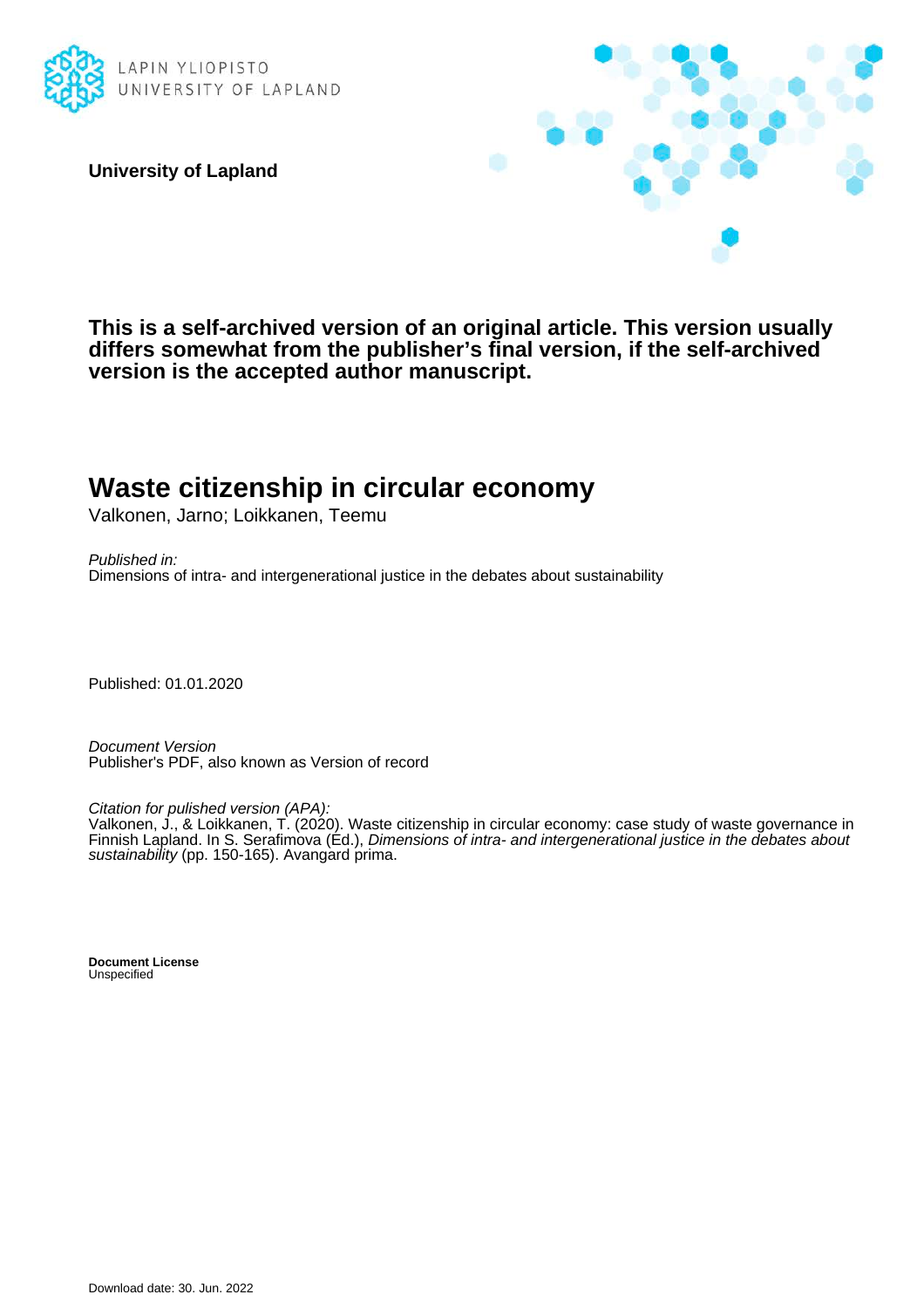### **SUSTAINABLE OPTIMIZATION OF RECYCLING**

## **WASTE CITIZENSHIP IN CIRCULAR ECONOMY: CASE STUDY OF WASTE GOVERNANCE IN FINNISH LAPLAND**

*Jarno Valkonen and Teemu Loikkanen*

#### **Introduction**

"Why wouldn't I sort my waste? I am sorting pretty much everything else anyway. This is life as it is lived, every day. And it is not difficult at all. Recycling begins with sorting the waste. When I sort my waste, someone else may use it as a resource to produce something new. Used milk cartons are turned into new cardboard packaging and core paper, glass jars are born as glass jars again, or, perhaps, as glass bottles. Banana peels and coffee grounds bring nutrients back to the natural cycle and create renewable biogas as a source of energy. A newspaper does not live only twice, but it actually has even five, or six, lives. Glass and metal can be melted to form new objects practically endlessly." (HSY 2020).

This is how simple circular economy can be: If people sort their household waste appropriately and place the materials in the designated recycling containers for each material, the materials can be recycled and reused. Circular economy is thus "life as it is lived, every day". It is an issue that involves us all – and one that brings advantages to the economy as well as the environment.

The above description of the effortlessness of sorting waste is a typical example of the current trend of waste education by authorities and organizations targeted at people. Through communication about the ease and advantages of sorting and recycling waste, as well as the wider significance of circular economy to the environment, waste education aims to cultivate a sense of responsibility in people and to promote their willingness to act on waste issues for the sustainability of the environment.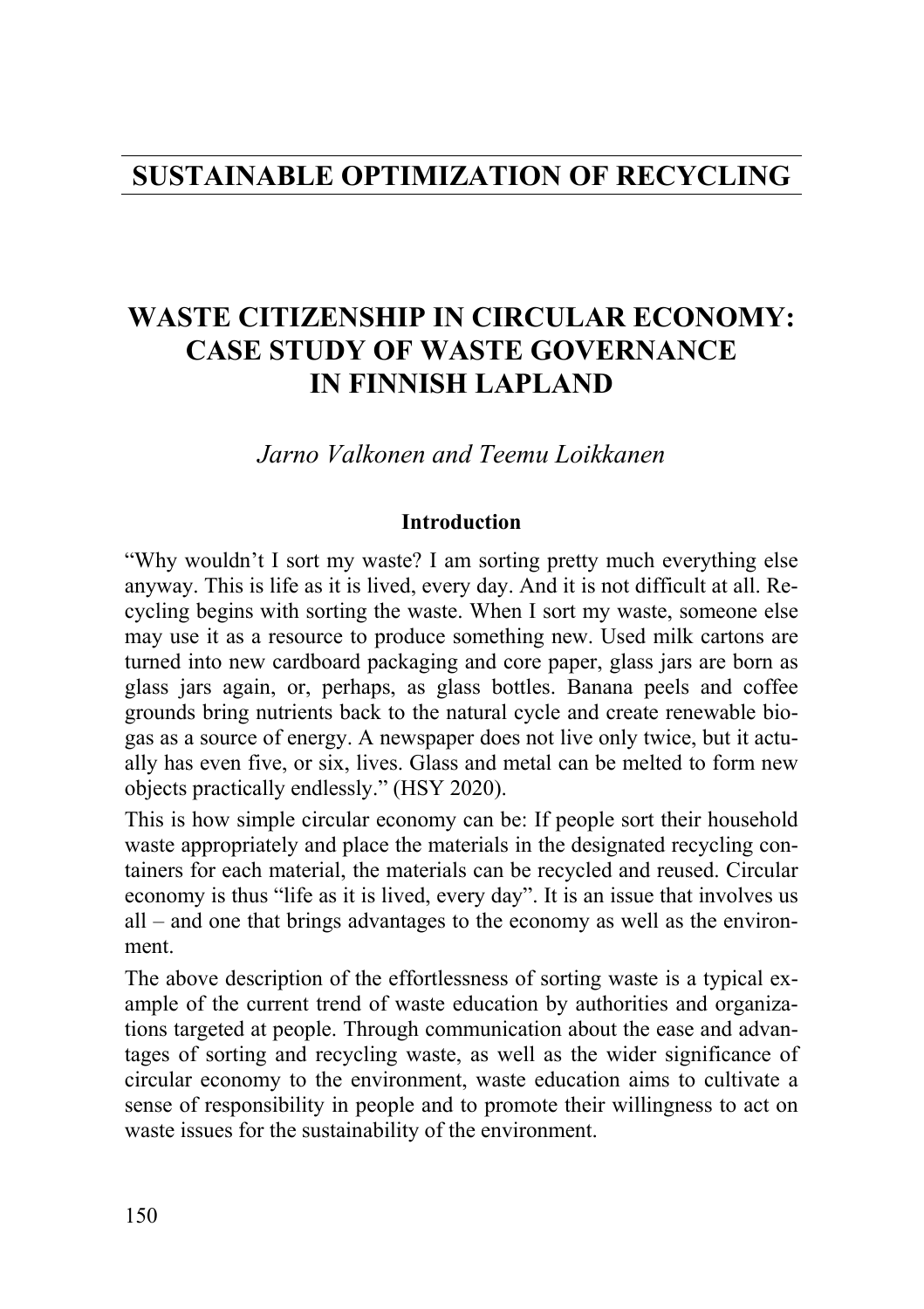Although waste education has long been part of institutional waste management (see Strasser 1999; O'Brien 1999; Hawkins 2006), its purpose and significance in the waste policy of circular economy is, however, different. Circular economy is a political program the objective of which is to achieve a profound change in the materials economy of today's society. The approach has developed in response to the diminishing of resources and the ever-increasing quantities of waste through attempts aimed at transforming the inevitable by-product of human existence into useful resources, with the ultimate objective of putting an end to waste production.

In circular economy, waste is no longer seen as non-reusable and as surplus to be disposed of, but above all, as a potential resource and a source of value. Waste has become raw material and the world is now looking towards it for a new economic driver capable of providing solutions to a complex set of problems ranging from unemployment to the depletion of virgin raw materials and the energy economy.

Circular economy is by no means reducible to mere waste management. Its objective is not only to create a new system of economic governance but, ultimately, to transform the very foundations of social life, leading to the formation of a novel kind of society in which materials circulate, production and consumption accommodate to the Earth's carrying capacity, and people are consuming services instead of products. Well-being is no longer created through abundance and ownership of material possessions, but through sharing and recycling (European Commission 2015).

Circular economy cannot be established without the consumer-citizen's everyday engagement and commitment, since the materials – which are waste when discarded – flow only if households, companies, and public bodies sort and recycle their waste. The waste management of circular economy thus frees waste from the traditional framework of landfill sites and combustion plants, and brings it back to people's everyday lives, thus directing citizens towards a new kind of hands-on living with waste. Thus, the success of circular economy is decisively dependent on whether or not consumer-citizens embrace the subject position of the waste citizen ascribed to them in circular-economic thinking.

In this article, we examine what kind of citizenship circular economy produces. Our starting point is the notion that, in order to function, circular economy requires from citizens a particular kind of stance and action regarding waste. The information steering by organizations and authorities is thus not only waste education, but a wider attempt to produce novel kind of agency with regard to waste – waste citizenship. Information, instructions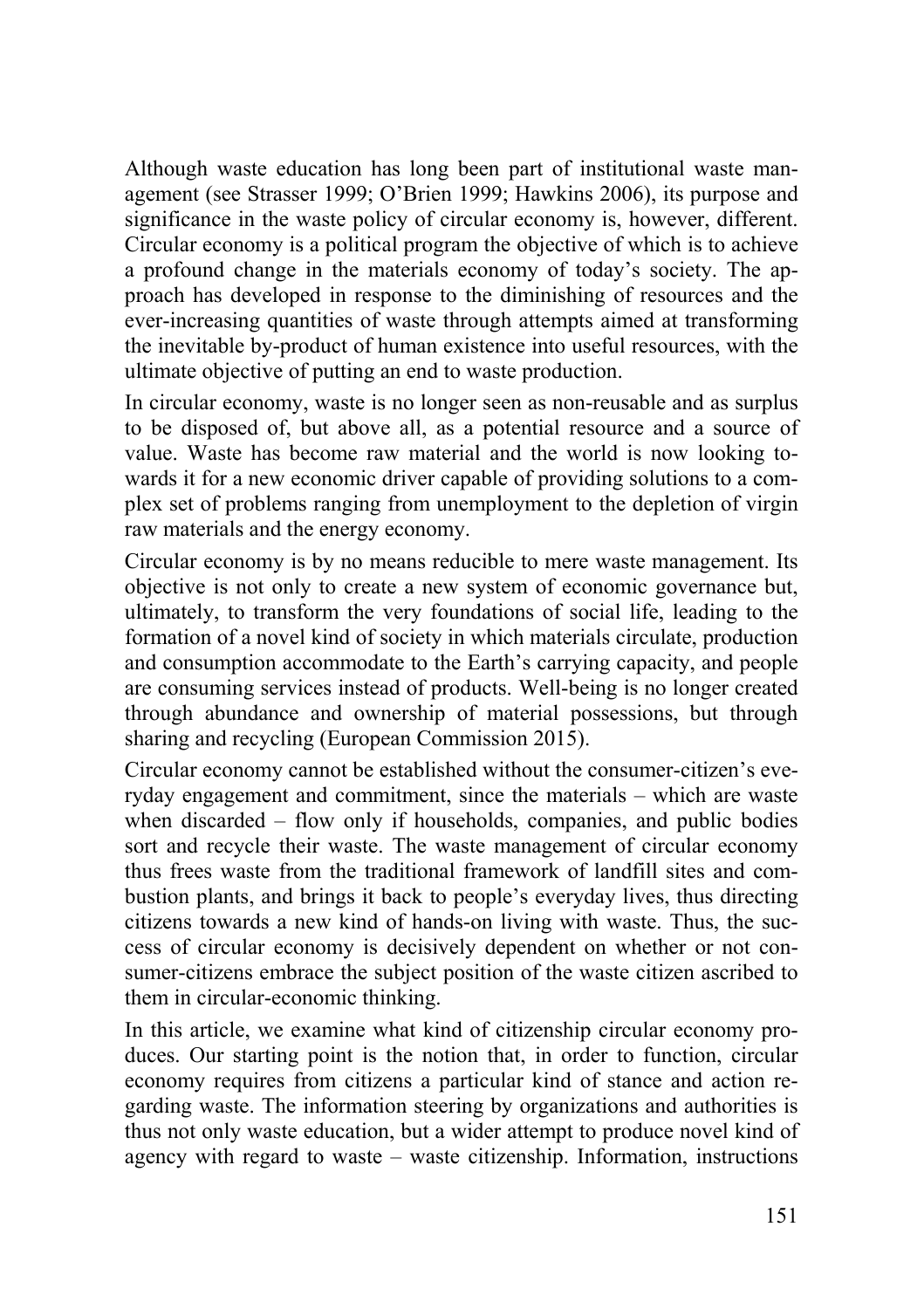and advice regarding sorting and recycling waste produce a normative image of "the good waste citizen" as an individual positioned to act responsibly not only regarding waste, but also vis-á-vis the ecological environment on the planetary scale. We are interested in the strategies aimed at turning citizens into ethically minded waste citizens. We ask: How is the subject position of *the waste citizen* constructed and what are the strategies employed to encourage people to embrace this position?

We conceptualize waste citizenship by applying the theory of environmental citizenship. The concept of environmental citizenship emerged in scholarly discussion within Environmental Social Science in the 1990s (see Dean 2001; Dobson 2003; Barry 2006). In the theory of environmental citizenship, the scope of the concept of citizenship has been expanded from the relationship of an individual and the nation state to encompass the relationship between the individual and the global community. The formation of environmental citizenship is seen as requiring sensitization of the individual to environmental concern, active involvement in pursuing environmentally beneficial goals both through everyday consumption choices as well as through actions taken in the public sphere. Thus, both desire and ability of the individual to pursue environmentally beneficial goals are prerequisites for environmental citizenship. In our article, we adopt the view that the central perspectives on environmental citizenship offer tools for analysing the subject position of the waste citizen produced in and through circular economy.

Empirically, our article is based on a project entitled *Waste Society (Jätteen yhteiskunta*), which addresses the problematic of municipal waste policy and management in Finnish Lapland (https://wastesociety.com/). Our data consist of a total of twenty interviews with actors involved in waste management issues representing various perspectives: the municipalities, the state, the private sector, and non-governmental organizations. Informed by the theory of environmental citizenship, we examine the kinds of duties, responsibilities, rights, and justices the actors responsible for waste management in the context of circular economy ascribe to people as waste citizens.

In the next section, we will introduce our theoretical perspective on waste citizenship as well as our empirical data set and the analysis method employed in this study. After this, we will analyse the duties, responsibilities and rights ascribed to the waste citizen. We conclude by providing a synthesis of our findings and discuss the nature of citizenship circular economy presupposes.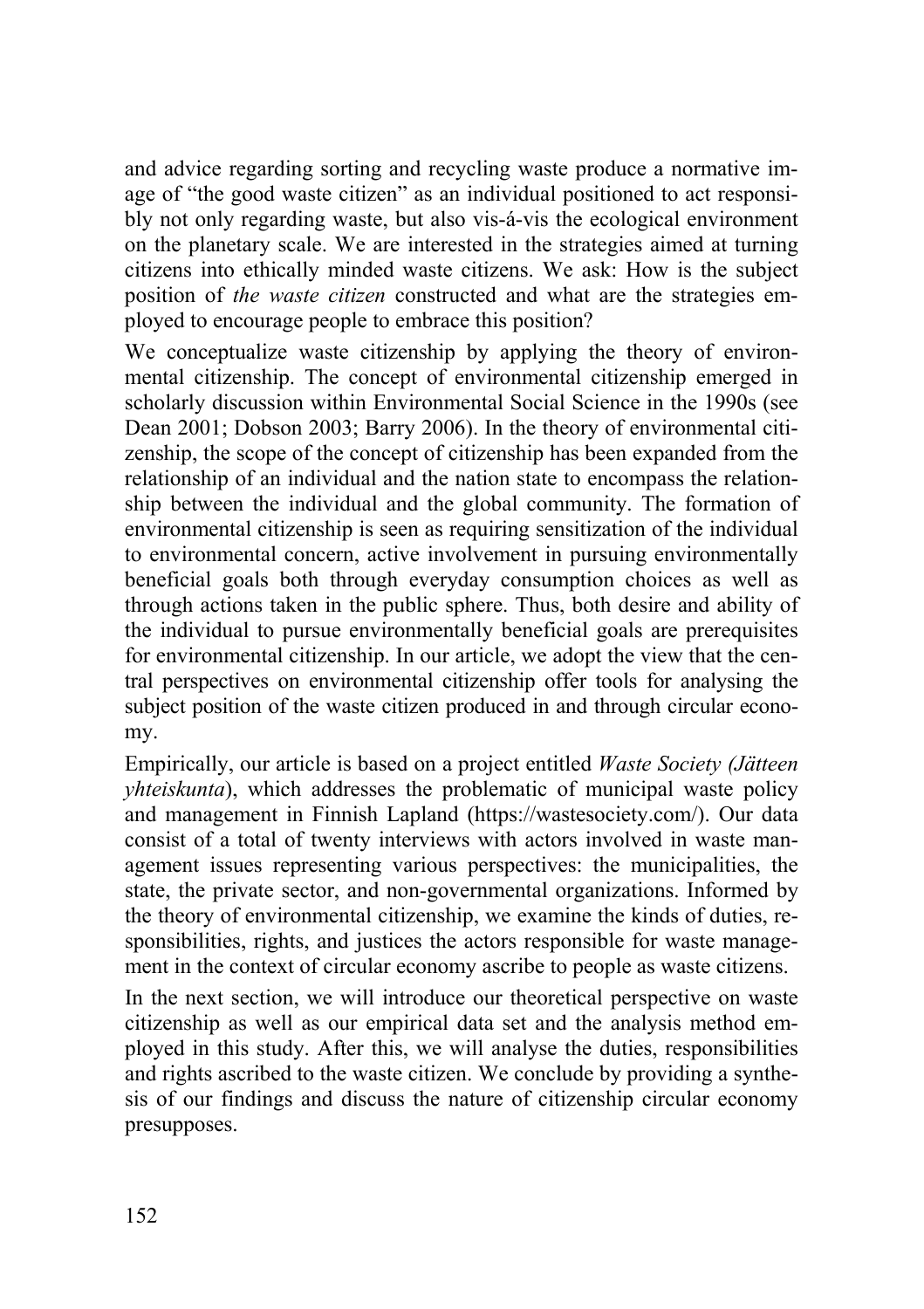#### **Waste Society under Transformation**

Social scientific waste studies have shown that the modern society has, in a sense, always been a waste society and the human living in it a waste citizen. Waste is inevitable. All human activities inexorably produce loss, wastage and surplus, and taking control over, managing, organizing and processing it is a significant prerequisite for the functioning of social life. Thus, there is no society without waste and waste management (Valkonen et al. 2019).

Waste is an inseparable part of everyday life. Waste is being generated, sorted, processed and consumed, and we co-exist with it in homes, yards, stores, offices, industries – anywhere where people live, spend time, work, move, or set foot. Waste is also part of the economy, politics, ideologies, infrastructures, power struggles and everyday practices. It is being produced, bought, sold, sorted, recycled, transported, taxed, distributed and processed further.

Examined from this perspective, society is a collectively organized way of dealing with our waste. It is exactly in this sense that all societies have always been waste societies. However, mere living with waste in itself does not set our way of life apart from that of the others. Societies differ with regard to the quantity and quality of waste they produce as well as with regard to the ways of dealing with that surplus.

Every period and way of life gives rise to its own characteristic waste flows. Ours produces particularly large quantities of waste. According to the 2018 report by the World Bank, by 2050, the world is expected to produce a total of 3.4 billion tons of waste annually, compared to around 2 billion tons in 2016, which means that global waste could increase by about 70% (see Kaza et al. 2018). The rich industrial countries generate approximately one third of the world's total waste, although their population accounts for only 16% of the world's population.

In addition to the enormous quantities of waste we generate, our waste society is characterized by diversity of waste. We leave behind every imaginable type of waste ranging from plastic to nuclear waste, we are wasting more food than ever, we are the ones who recycle glass, paper and cardboard and throw away smartphones and computers. Moreover, we generate waste across a range of scales: our waste can be anything from microplastic particles to electronic waste, industrial waste and abandoned vessels. Seemingly small amounts of waste, for example a plastic bottle or a plastic bag, generate large quantities of municipal waste because, taken together, indi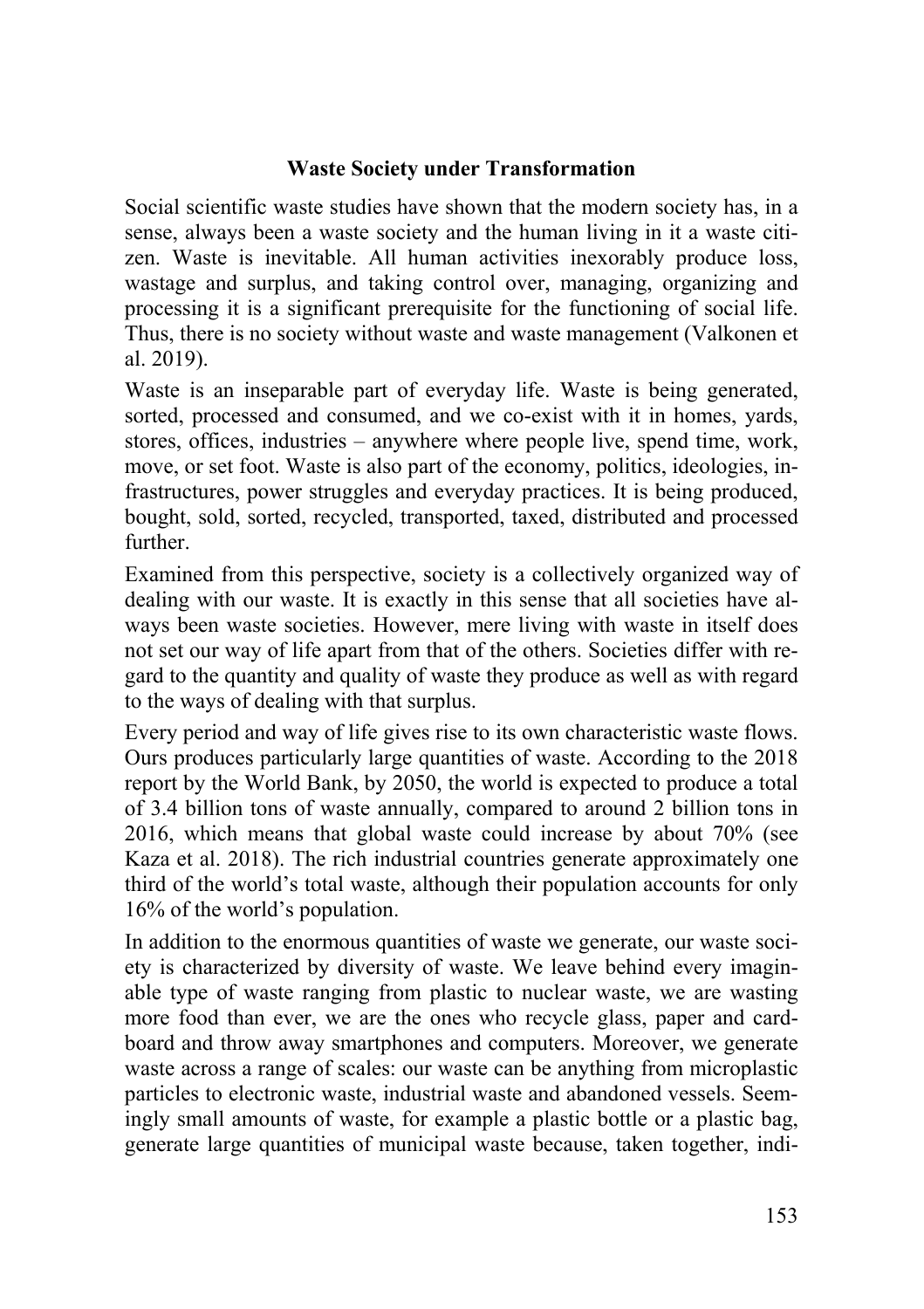viduals' acts produce massive aggregate-level effects (Pyyhtinen and Valkonen 2019).

Given the sheer quantity of waste as well as its immense impact on the world, the modern consumer society is a waste society of a particular kind. In addition, the role of the citizen vis-á-vis waste and waste management in consumer society has special characteristics. Our prevailing relationship with waste and the throw-away ethos characterizing our consumer society have long been based on the idea of exclusion, disposability, and denial of waste, as well as distance from it. Although today's consumption patterns, which are characterized by one-trip packaging and short product life cycles, generate immense quantities of material to throw away, with a wellfunctioning infrastructure in place, people have been able to avoid reencountering the waste they themselves have produced, because, when recycled appropriately, the excess material quickly "vanishes" from households without a trace (Hawkins 2006; Valkonen et al. 2019).

However, waste is not invisible simply because it is effectively excluded from everyday life, but also because we are so used to the infrastructures, economies and behavioural norms defining and producing it that they conceal their own structuredness. What is essential is that their task is to render waste invisible – something that no longer disturbs us. The waste infrastructures processing our waste were built in such a way as to allow the majority of processing far away from households. As a consequence, we have very little grasp on the quantity of the waste we produce.

According to Gay Hawkins (2006), waste infrastructures have maintained the idea that surplus of consumption ceases to exist when removed from the system. This has played a decisive role in the formation of waste citizenship in the consumption-driven waste society. Because centralized waste infrastructures have taken care of the removal of surplus, the responsibility of the waste citizen has merely been to appropriately place the surplus into the designated containers. The citizen has, thus, had no particular responsibilities regarding waste itself beyond that point. Citizenship has been defined mainly through the citizen's relationship with the state, which has handled the waste, and its contractual relations with the citizens.

Accumulation and acceleration of problems caused by the ever-growing quantities of waste have fuelled efforts to find novel, more effective ways to manage the environmental impacts of existing waste as well as to minimize surplus. One proposed solution is circular economy, whereby production and consumption surplus – materials – are not disposed of, but recycled and reused to produce new products in a continual cycle. Circular economy has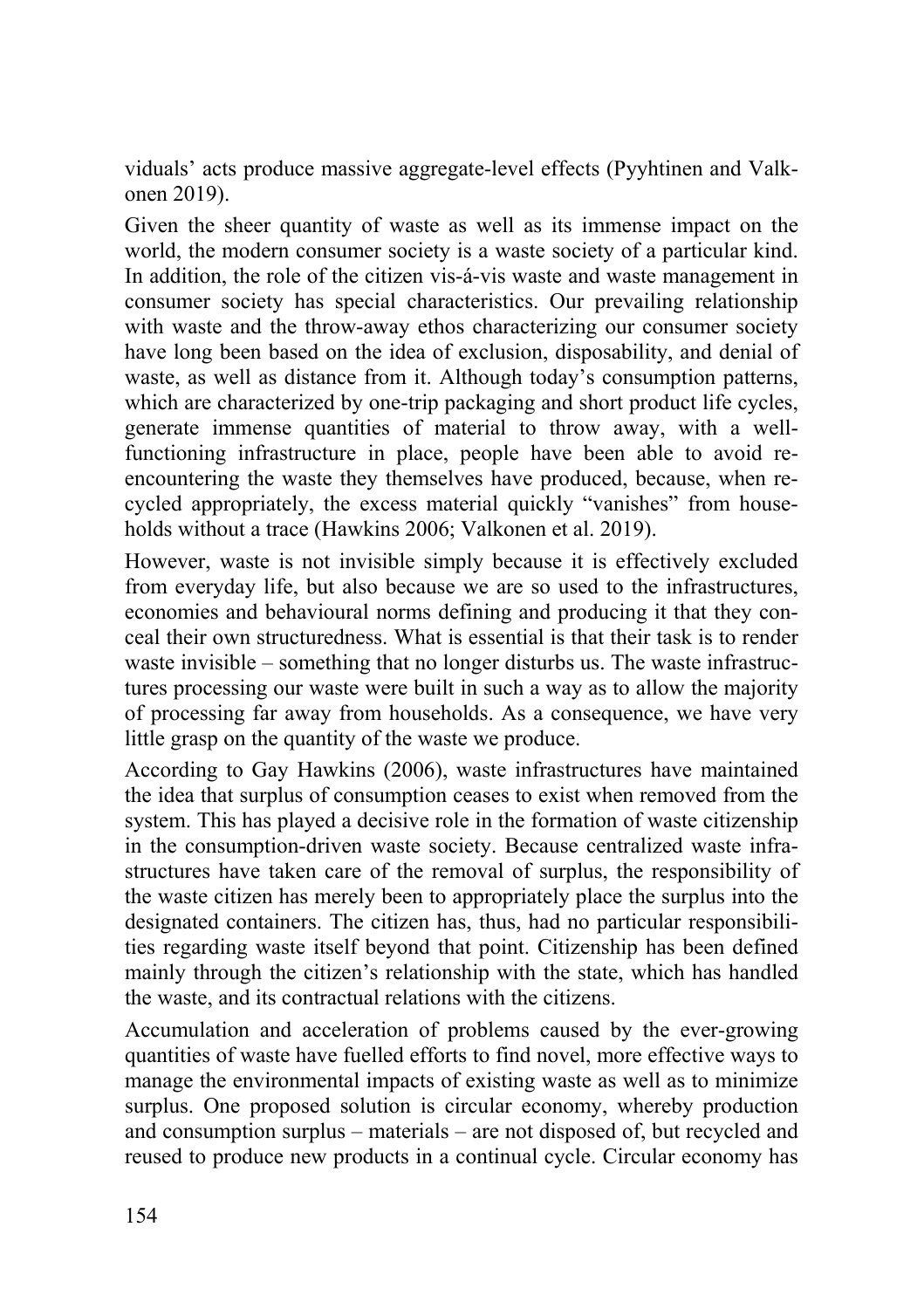determined the waste management of European societies since the early 2000s.

The European Union has been developing the basic principles of circular economy already in the 1990s, but the actual shift to circular economy took place in 2015 as the European Commission adopted its Circular Economy Action Plan aimed at promoting the EU's transition to a circular economy. The purpose of the action plan, which has been characterized as ambitious, is to generate "sustainable growth". Given the limited availability of many resources, the linear economic model of consumer society – which entails obtaining resources, making products, and disposing of them as waste – has become problematic. In the European Commission's action plan, the advantages of the environment and the economy go hand in hand. Resource use and generation of waste are reduced to a minimum. Materials are kept within the economy wherever possible and re-used in a continual cycle instead of generating waste (European Commission 2015).

From the perspective of citizenship, the transition to waste policy in accordance with the principles of circular economy is decisive. As described above, the waste management of circular economy keeps waste from becoming waste in the first place – that is, prevents it from being taken to landfill sites and combustion plants and, instead, brings it back to everyday life, thus guiding citizens towards living differently with waste. However, the objective is not only to encourage people to process their waste more carefully than before. It is also and especially a matter of making people more aware of the significance of waste as raw material to natural resource and consumer economy, and thus, to further increase their awareness of and accountability for the environmental impacts of waste and consumption. By redefining waste as raw material for new products, circular economy aims to position the consumer as a producer of raw materials for circular economy instead of a waste processor.

It is exactly in this sense that the role of the citizen in circular economy differs from that in the previous waste society. Today's waste citizen is expected to be committed to the idea of recycling and to live up to it in practice. Thus, the implementation of the concepts of circular economy in waste management presupposes that the citizens embrace the role ascribed to them as its subjects (e.g. Valkonen 2017, 40). Each and every one of us generates waste, and in accordance with the waste policy, is thus also responsible for waste management and, by extension, plays a role in the realisation of circular economy.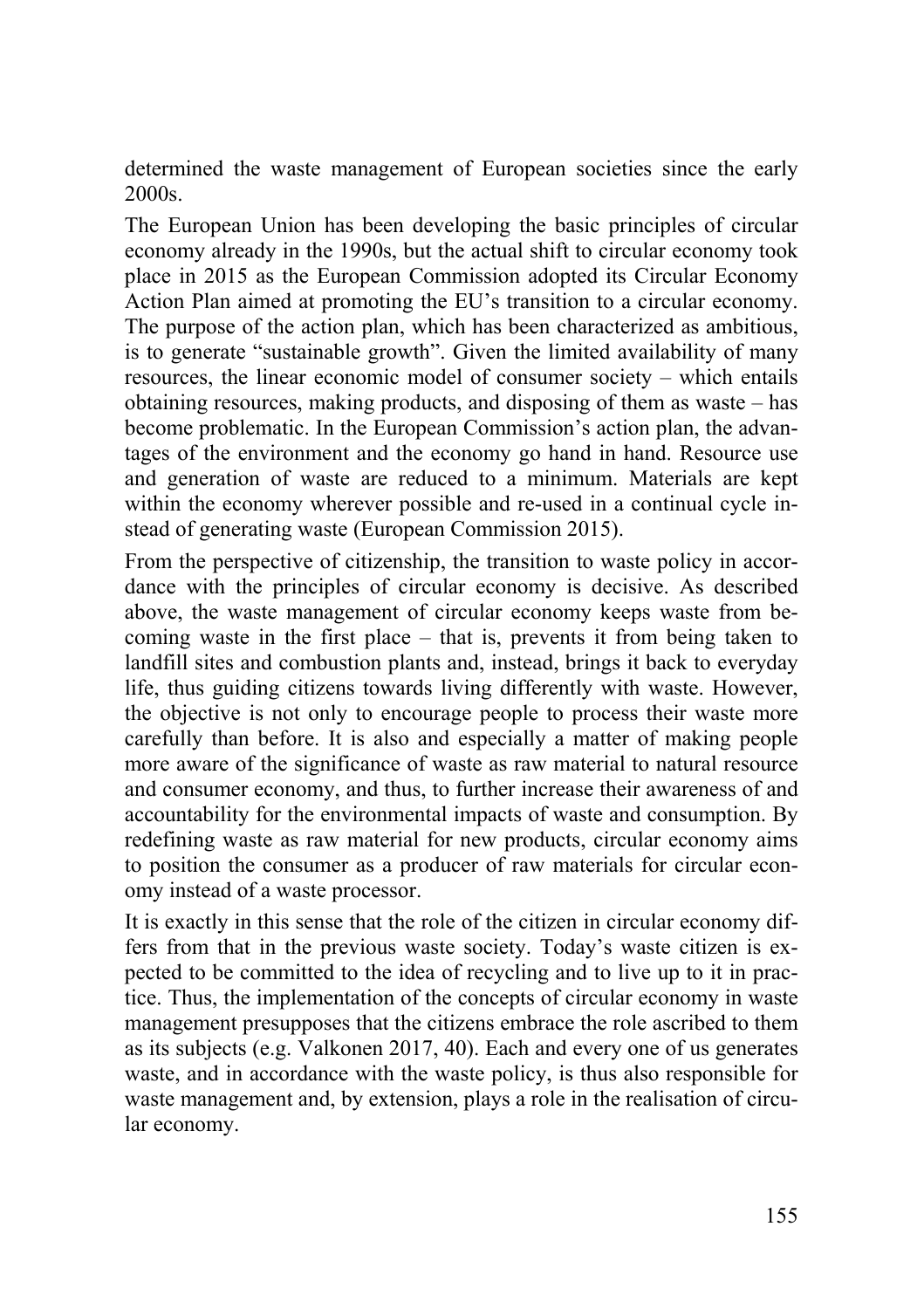#### **The Concept of Waste Citizenship**

In his theory of environmental citizenship, Andrew Dobson (2003) defines environmental citizenship quite literally as citizenship of the environment. He thus extends the traditional concept of citizenship by including the environment in the citizen's sphere of responsibilities. Environmental citizenship is not only bound to the geographical area of the state but bears a relation to the ecological environment, which introduces new content – above all new rights and responsibilities – to the concept of citizenship.

In her article on climate citizenship, Mirja Vihersalo (2017) presents the view that the theory of environmental citizenship involves a rethinking of the relationships between individuals, governance, the environment, and the common good, and, more generally, what environmental citizenship entails or what its possibilities are. The idea behind rendering the sphere of activity global is to make those who are responsible for the decline of the environment accountable for their actions and to ensure equal opportunity for those who suffer from the decline the most. Similarly, environmental citizenship expands the concept of citizenship to cover the private sphere – the home. As many feminist scholars have long maintained, the decisions made in households have political and societal consequences. The concept of virtue is used to define a set of desirable characteristics of the environmental citizen, which, for Dobson (2003), are justice (which is linked with the shared responsibility referred to above), ethic of care, and a sense of caring and compassion about the environment and one's own activities within the ecological whole.

Different calculators – tools created for measuring an individual's carbon or ecological footprint are examples of ways in which the subject is expected to monitor their own actions. Such tools also allow comparing one's own performance as an environmental citizen with that of fellow citizens (Paterson and Stripple 2010).

In our view, circular economy expands the sphere of citizenship in a way comparable to that of the concept of environmental citizenship. The objective of circular economy is, first of all, to address people so as to evoke a sense of personal responsibility regarding waste. The waste citizenship of circular economy is similar to the traditional citizenship in that it is limited to the area of each country and operates in and through the country's contractual relations with its citizens. On the other hand, circular economy reshapes the citizen's relationship with waste, emphasizing the individual's personal responsibility for the materials tied to surplus of consumption and the retention of these materials in its cycle. This responsibility is greater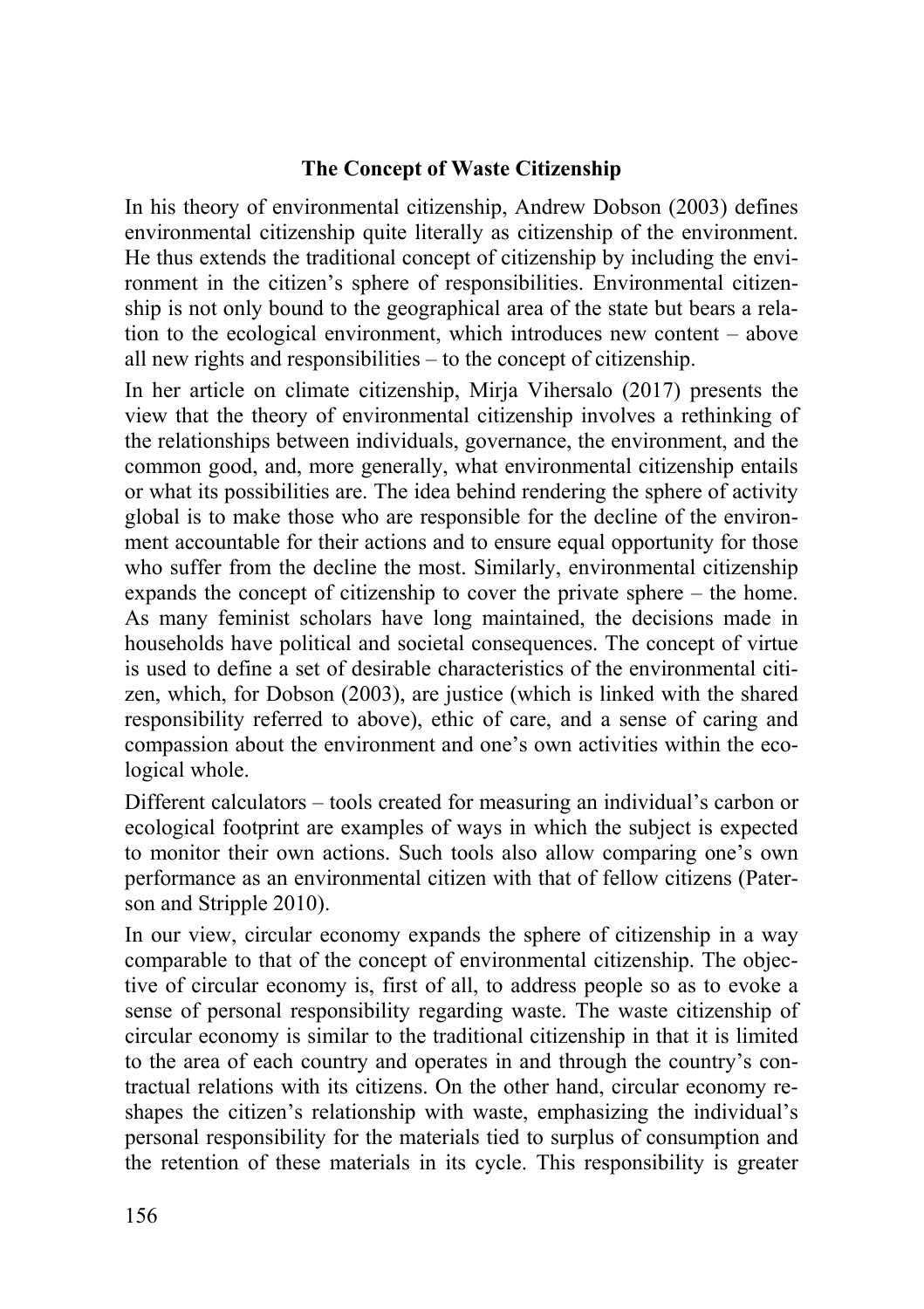than citizenship of a state, since circular economy as a political program aims at restructuring the entire materials economy and, thus, building an economically and socially sustainable society. Thus, the waste citizen's responsibility entails both personal waste and the ecologically sustainable future of society.

Working on the concept of environmental citizenship, Vihersalo (2017) has proposed an analytical concept for the purpose of empirical analysis. She distinguishes four dimensions of the concept of environmental citizenship: duties, responsibilities, rights and virtues. In this article, we use the distinction presented by Vihersalo to examine what kinds of duties, responsibilities, virtues and rights are ascribed to the waste citizen of circular economy. The theory of environmental citizenship also entails examination of the political sphere, which refers to the citizen's obligations towards the community, i.e. whether the citizen's sphere of responsibility encompasses the immediate local environment and its inhabitants, the nation state, or the human kind encompassing the globe in its entirety (Dobson 2003). In this article, alongside previously mentioned dimensions, we analyse the political sphere determining the citizenship of circular economy. In our view, analysis of the political sphere is essential, since the global nature of the ecological footprint and environmental problems in general render waste citizenship as a quintessentially international subject position.

Our data consist of approximately twenty interviews with waste actors – waste management experts working in the private and public sector as well as one non-governmental organization operating mainly in Finnish Lapland. We analyse the interviews using theoretical content analysis, guided by questions emerging from the notion of environmental citizenship. Many of our interviewees talked a great deal about shaping waste policy and governance. Although this information is relevant and interesting, in this article we focus on the duties, responsibilities, virtues, rights and the political sphere ascribed to the implementer of the waste policy – the citizen. We ask what kinds of duties and responsibilities, rights and virtues belong to waste citizenship, and, what exactly is the citizen accountable for in this context and to whom or what are they accountable.

#### **The Dimensions of Waste Citizenship**

#### The Duties and Responsibilities of the Waste Citizen

Our interviews indicate that sorting waste is the citizen's responsibility. It is not only a matter of recycling one's personal waste appropriately, but the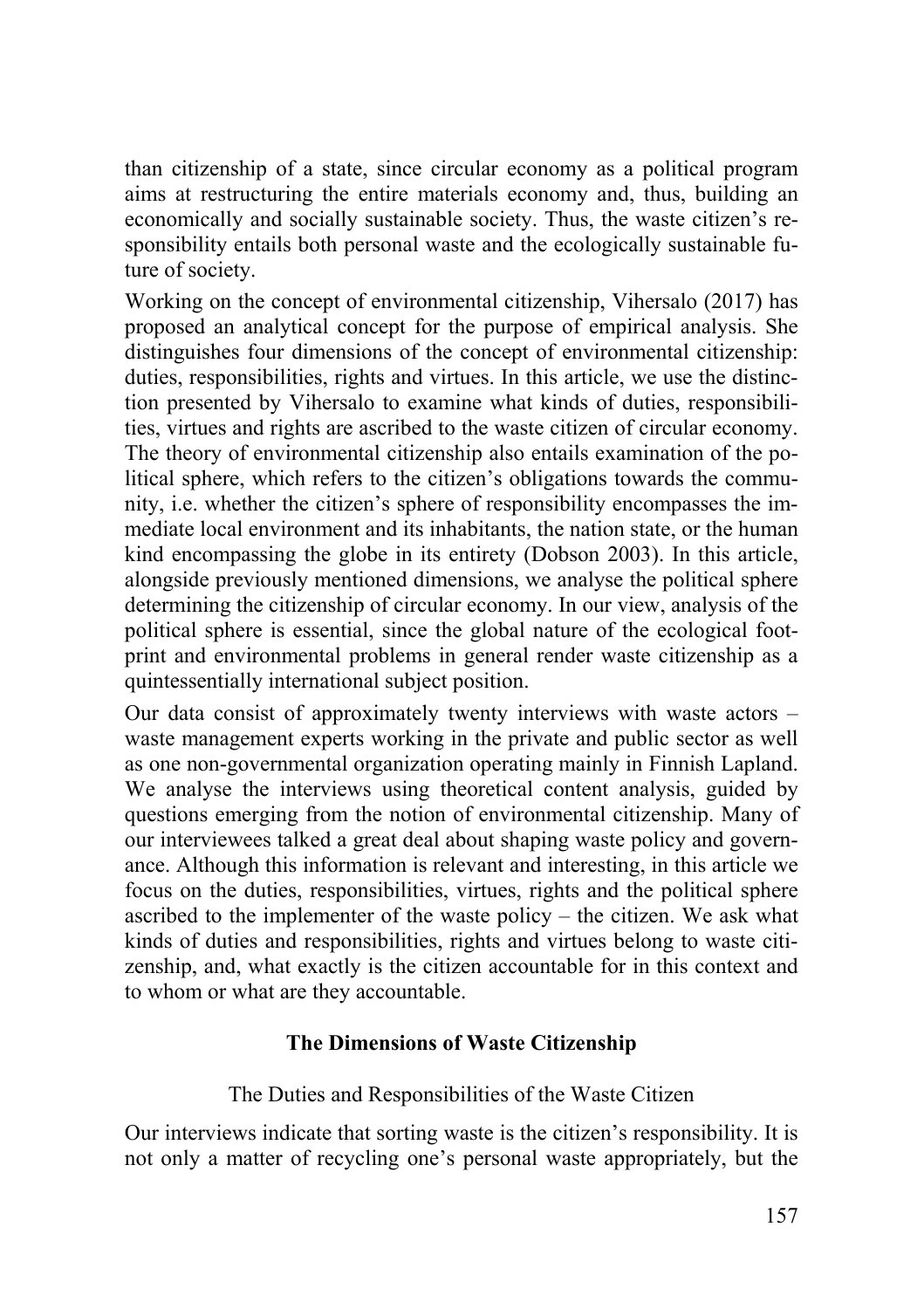citizen has the responsibility of being aware of the organization of waste management more generally: It is the citizen's responsibility to know what can and should be sorted and recycled in their place of residence. In addition, the citizens are expected to contribute to the overall tidiness of the recycling facilities.

"[T]hat the consumers would understand their own role in the functionality of the network, and, well… keeping the recycling points tidy, that they would bear their responsibility for the collecting in the sense that, although the responsibility for emptying [the containers] and other stuff is ours, or the producer's. That the household would see that they, too, are responsible for using the eco point and so on… Well, there is no legal obligation to recycle, it is completely voluntary, but of course taking the recyclable types of waste to a collection point is one way of bearing responsibility, too, so it is not obligatory, but it is a way of bearing responsibility that you take the materials to recycling and don't put everything into mixed waste". (H10)

The interviews indicate that the citizen's responsibility for waste ends at the point of delivery of the sorted waste to the recycling facility. After this, the municipality assumes responsibility for the issue. In this sense, the recycling container functions as an interface of duties and responsibilities. Once the citizen has placed the appropriately sorted materials into the container, the legal obligations and responsibilities are transferred to the owner of the container (see Woolgar & Neyland 2013, 73–74).

#### **The Waste Citizen's Virtues**

In the theory of environmental citizenship, civic virtues refer to the qualities and characteristics of the citizen, or ones expected or desired of the citizen (Vihersalo 2017). The Lapland-based waste actors interviewed by us emphasize that the waste citizen should be an active consumer. For example, one interviewee working in a municipal waste management company emphasizes the significance of sustainable consumption choices:

"If the consumers understood that it is worth purchasing the more sustainable [option], maybe the effects would begin to be felt. And one thing that I keep saying on advisory visits is that [do contact the producer] and give negative feedback on the packaging, because if you have a tiny toy in a box of this size, it makes no sense whatsoever that there are so many ma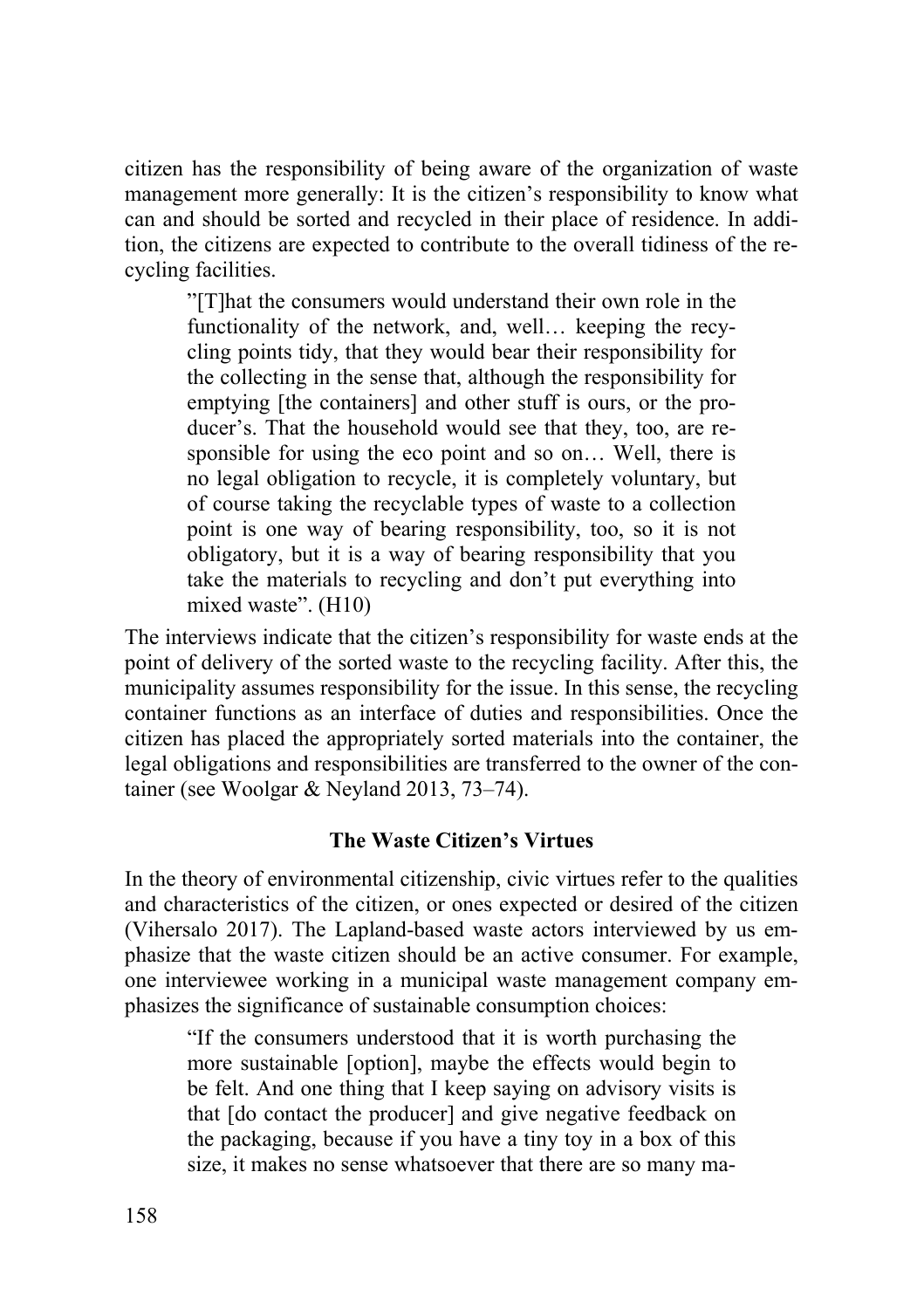terials, that there is cardboard, there is plastic, and that it would be possible to use smaller packaging, especially when we are dealing with a product that does not go bad, well…of course it is understandable that food products are packaged in a certain way, but as far as utility goods are concerned, we could do with much less packaging." (H5)

The interviewee quoted above points out that packaging materials such as cardboard and plastic could be reduced in all packaging except that of perishable food products, and that citizens should contact the producers and give feedback, urging them to reduce packaging materials. The interviewee, thus, calls for the active citizen who, in the role of a consumer, makes effort to influence the activities of companies to reduce the amount of packaging waste.

The above can be interpreted as being part of liberal citizenship conception, based on the assumption that in the capitalist system, the consumer-citizen is capable of influencing companies through his or her own actions. Packaging materials, thus, are not seen by the interviewee as a matter of state regulation, but citizens, through their own consumption choices, transform the consumer society towards greater sustainability.

Another central virtue that the Lapland-based waste actors ascribed to the waste citizen is the ideal of the aware citizen. The interviewees mentioned that people should be aware of the role of their own actions in waste generation.

"Well, let's hope that an increasing number of people would realize that what you purchase has a great impact on what also exits from there." (H2)

According to the interviewee quoted above, everyone should pay attention to the fact that all things once purchased will be transformed into waste over time. Therefore, the citizen should – already prior to the purchase – think about the item to be purchased as the waste it will become in the future. In this way, responsibility for waste is associated with the citizen, and, by extension, more profound knowledge and awareness of the entire consumption chain as well as planning of consumption are required of citizens

Thirdly, the waste actors interviewed mention thrift as a virtue associated with the waste citizen. They emphasize that citizens should buy less products that generate unnecessary waste. In so doing, they can reduce the amount of waste and thus actively contribute towards a more sustainable society.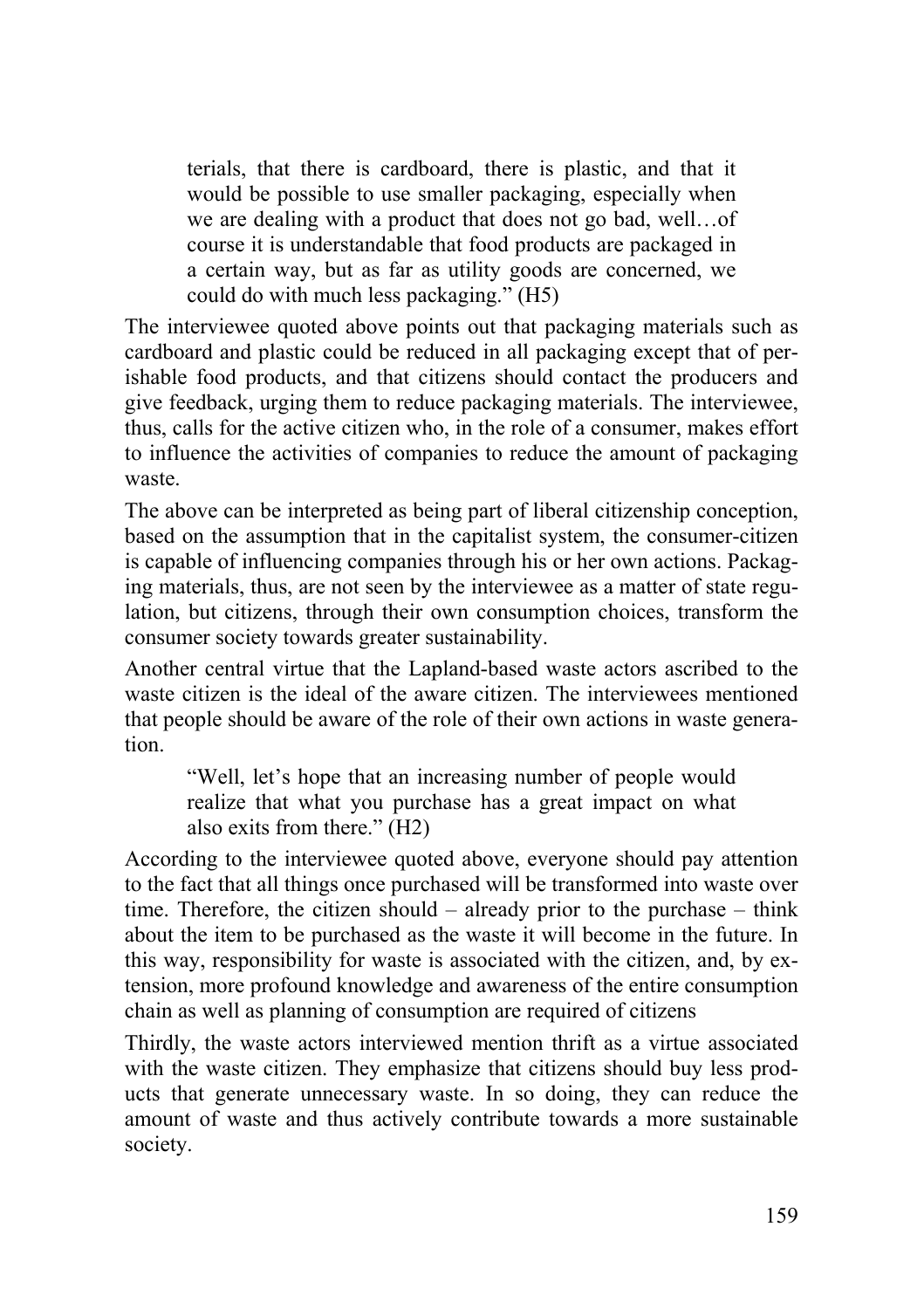#### **The Rights of the Waste Citizen**

Our data include considerably fewer mentions of the rights of the waste citizen, which is rather surprising, given that rights are a central factor defining citizenship in liberal societies. Discussions of environmental citizenship have brought up the fact that citizenship is returning towards duties and responsibilities (see e.g. Dobson 2003, 40–44). This does not, however, mean that citizenship would cease to be defined through rights.

The waste actors interviewed by us talk about the rights of the waste citizen by defining them, in rather contradictory terms, as rights to responsibility. The interviewees mention, for example, that the citizens have the right to recycle and to take care of their personal waste. For example, according to one municipal waste management actor, it is important that recycling is possible for everyone. The interviewee points out that availability of recycling facilities is one manifestation of civil rights, comparable to the availability of health care services within reasonable reach. Recycling is thus equated with civil rights and it should be equally available to all, nationwide.

Then again, one interviewee, who is employed in the private sector, questions this idea. According to the interviewee, the issue is examined from the wrong perspective if the citizen is granted subjective right to sort waste even in cases in which it would not be appropriate from the perspective of the environment:

"Well, the problem here is that the requirements for service level have been included into the waste, well… the Decree on Packaging, and the Waste Act, and so, this thing, the very purpose of which is the environment and protecting the environment, is now being thought of in terms of the service level, in other words, in terms of safeguarding the individual's right to sort [their waste]. This being so, we are headed in the completely wrong direction, this is no, there is no such thing as a subjective right to sort [waste]. I do understand that there can be a subjective right to receive care if you have an illness or if you are an older adult, or something, but why should we have a subjective right to sort [waste] if it makes no sense from the perspective of the environment. That is, in my view, a large question here." (H14)

The interviewee quoted above maintains that sorting waste cannot be thought of as a subjective right that could be equated with e.g. the citizen's right to receive care in the event of illness. According to the interviewee, the starting point for recycling activities should always be the best interest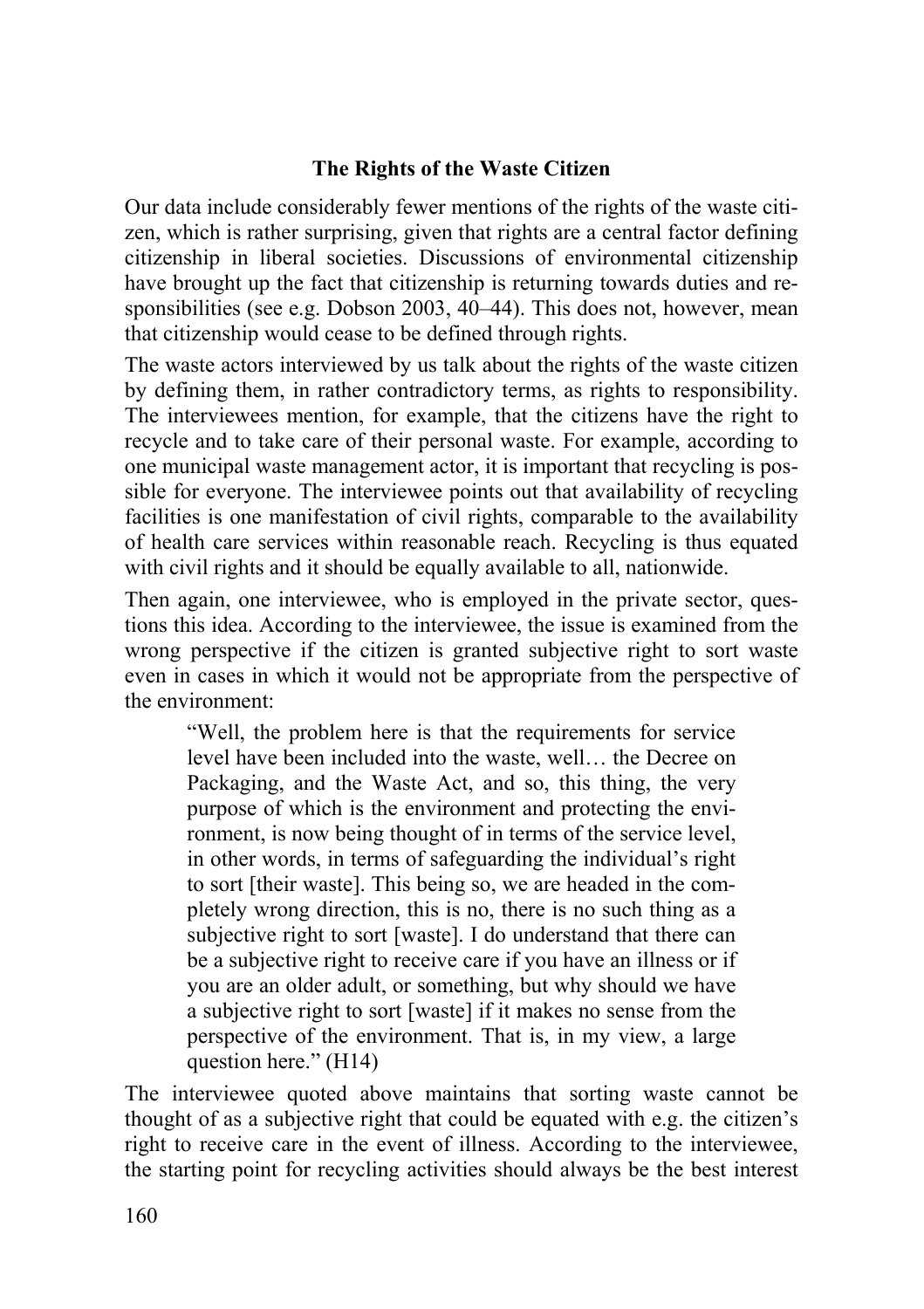of the environment in any given context. The interviewee thus perceives waste primarily as an environmental problem and waste management as environmental protection. For this reason, recycling should be approached on a case-to-case basis instead of defining it as a civil right.

However, the issue can be viewed differently as well. Interpreted as an expression of a waste-ethical relationship, sorting and recycling waste can be examined as the right to perform a duty. This is also the direction in which circular economy is guiding people. The subjective right to recycle would thus entail the idea of "the right to responsibility".

T.H. Marshall's (1950) seminal essay entitled *Citizenship and Social Class*  is still considered a cornerstone of the theory of citizenship. However, Andrew Dobson points out that L.P. Jacks spoke about the human being as a responsible being already during the lectures he gave in the 1920s. According to him, the citizen has rights and responsibilities, but the right to responsibility exceeds them all. This is where the citizen's rights and responsibilities intersect (Dobson 2003, 41–43). Can the right to perform a duty, thus, be considered as a right? Seen in the context of, say, ethical pleasure gained from recycling, or, conversely, the negative feelings emerging from unethical actions, the right to responsibility may appear as highly important from the perspective of ethical considerations regarding waste (Hawkins 2006, 40). When recycling materials appropriately, the waste citizen contributes to structuring ethical ways of waste management. Therefore, it is important to take the waste citizen's right to responsibility into consideration. In order for an individual to embrace the subject position of the waste citizen, it has to be possible for all. Otherwise, entry into the subject position might not be possible. If recycling is governed by legislation and it is considered as one of the important rights of the waste citizen, the citizen's access to the recycling system is of primary importance.

#### **The Waste Citizen's Political Sphere**

One of the central ideas of the theory of environmental citizenship is that citizens are not accountable to the state or some supranational institution but directly to each other. As an example of this, Dobson mentions the ecological footprint – a key tool for measuring the living space occupied by a single individual. The premise is that the Earth's resources are limited and a large ecological footprint of one individual potentially causes harm to other citizens, and thus, the heavy consumer is accountable to those whose ecological space is reduced or otherwise threatened through these activities (Dobson 2003, 97–117). The term ecological footprint refers to the impact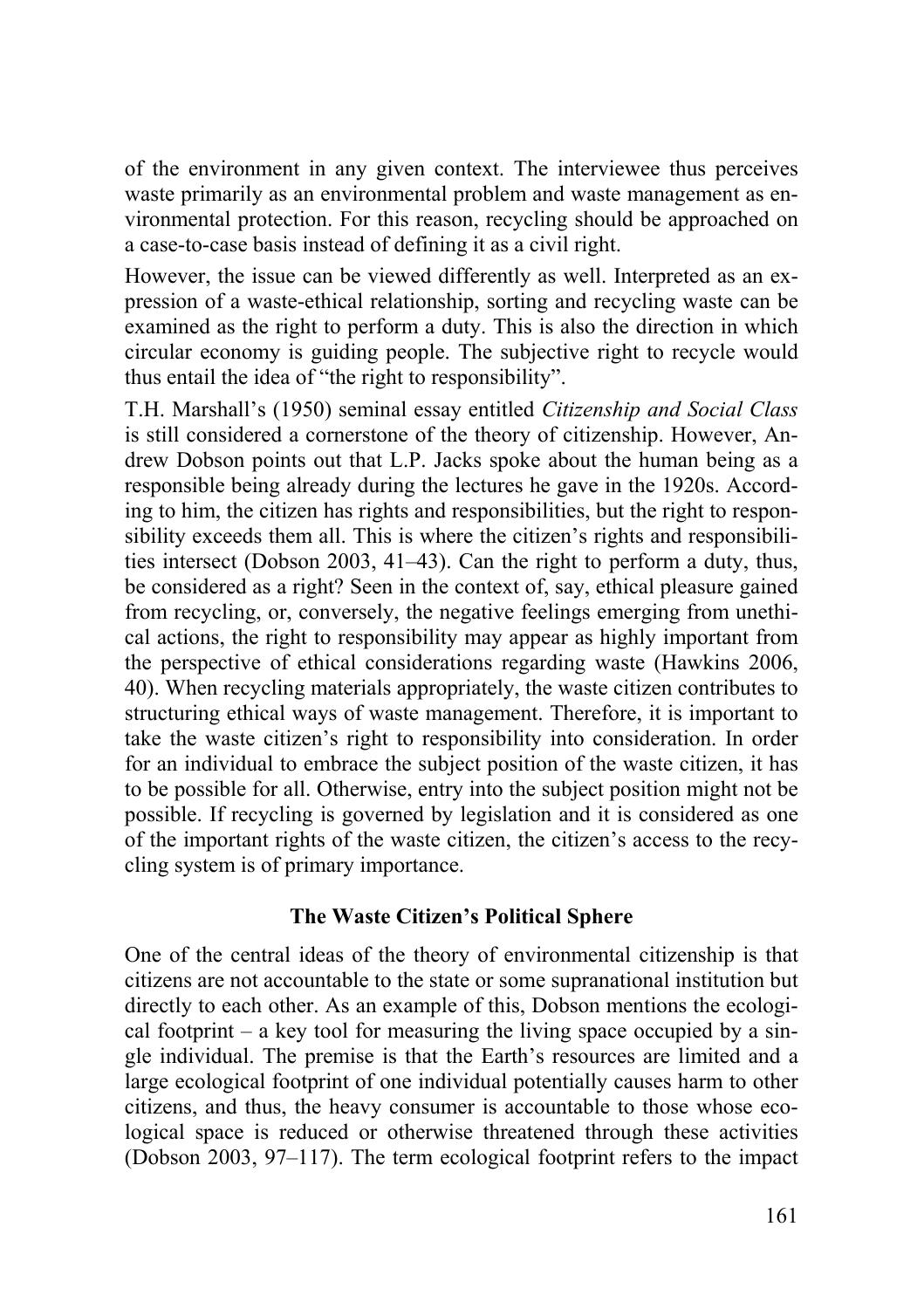of a single individual's way of life on our planet, for example in the form of carbon dioxide emissions.

Generation of waste is one way of increasing one's ecological footprint. One purpose of sorting and recycling waste is to reduce harmful impact of waste on the environment and thus to reduce one's ecological footprint. In our study, the interviewees did not directly mention the ecological impacts linked with waste. Instead, they repeatedly emphasized that waste should be perceived as raw material or a resource:

"It is raw material and raw materials can be used in many ways. Waste makes many kinds of raw materials. We probably have those, well, plastic, metal, glass… Whatever [waste] may be generated in households." (H4)

"(I) have been waiting quite long for a change in mindset, that waste would no longer be waste but it would be raw material – these materials would become so valuable… that people would compete over them. Well, there is competition over metal now, but in practice many other [materials] have not enough value to create a genuine competitive situation, so that those in the market would act to see who gets them." (H10)

The interviewees mention many types of waste – such as plastic, metal and glass – as materials that are collected and can be used as raw material for new products. Using waste as a material resource can be perceived as economically sound and throwing it away is not recommended. Then again, retaining waste in the cycle of the circular economy as raw material enables to reduce consumption of virgin natural resources. It is, thus, a question of both economy and ecological sustainability.

By framing waste as raw material, the interviewees remind citizens of the fact that sorting waste at home is not insignificant. Citizenship is inseparable from resources and its political sphere is global, similar to that of the ecological footprint. Examined from the perspective of global resources, the waste citizen is a global citizen.

#### **Discussion and Conclusions**

This article set out to answer the question: How is the subject position of *the waste citizen* constructed and what are the strategies employed to encourage people to embrace this position?

Similar to environmental citizenship, waste citizenship is strongly determined by duties and responsibilities. Performing waste sorting activities –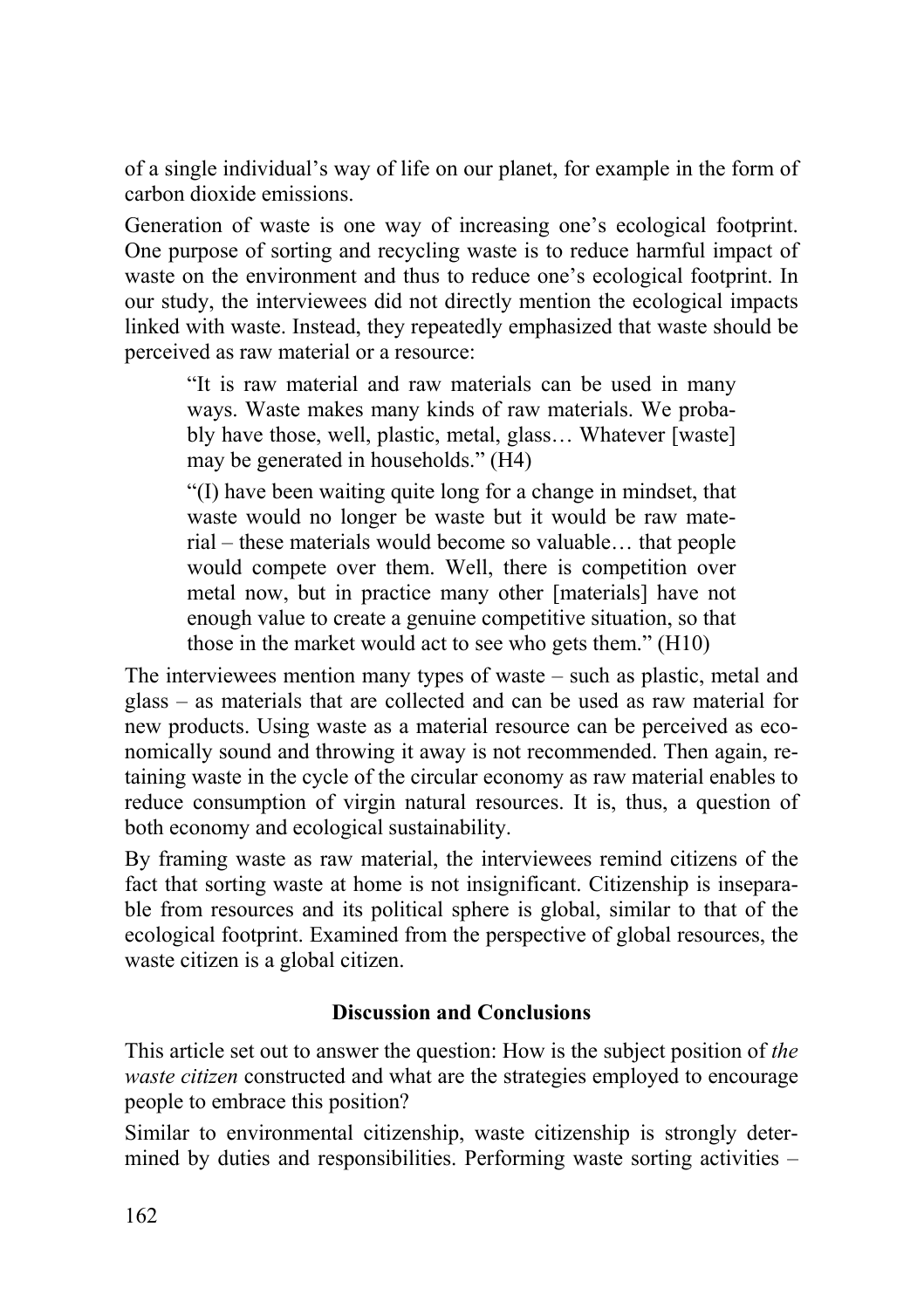above all contributing to the overall tidiness of the recycling sites and sorting waste appropriately – are among the main responsibilities ascribed to the waste citizen. In addition, since the recycling instructions and waste categories vary across municipalities, it is the waste citizen's responsibility to be aware of the details of these practices. The waste citizen's rights are seen as intersecting with the responsibilities. Being a thrifty consumer and a vigilant consumer-citizen who actively and directly communicates with companies regarding waste issues are perceived as virtues of the waste citizen. The citizen's role in waste management is clearly structured around performing waste sorting activities and being a rational, thrifty and active consumer. Once the citizen has sorted the waste appropriately, waste management companies and decision-makers assume the responsibility for recycling, its environmental impacts as well as assessing and monitoring them. The waste citizen is not expected to be politically active or to develop new experimental waste practices, for example. In this sense, there is a clear-cut distribution of responsibilities in waste management.

People are encouraged to embrace the subject position of the waste citizen through approaching waste as raw material. Without going into detail about the possibilities of reusing different kinds of materials or processing them into new products, or considering the potential hindrances, obstacles or exceptions to these processes, the waste actors of our study perceive the issue in a rather straightforward manner: waste is raw material. This idea represents an attempt to introduce a new ontology of waste in order to transform the mindset of citizens. Seeing waste with new eyes, in terms of its qualities and potential as valuable material that can be highly useful to someone – instead of treating waste as surplus to be thrown away – hopes are held for a transformed outlook on waste. Waste citizenship is best embraced as a joint effort of citizens targeted at ensuring the continued use of materials – a break from the traditional way of thinking about waste as something to be disposed of.

Defining waste simply as raw material may motivate people to adopt waste sorting practices. However, previous studies have shown that the proximity of recycling points is the single most important motivational factor for sorting waste (Rousta et al. 2015). As our analysis has shown, equal opportunity for waste citizens to sort their waste can be viewed as a right to responsibility and, as such, a significant aspect of waste citizenship. Then again, such thinking may obscure the citizen's relationship with prevention of waste generation, which, according to the European Union's Waste Hierarchy framework for Circular Economy, is the most important factor in waste management – and a goal our interviewees also called for. If waste is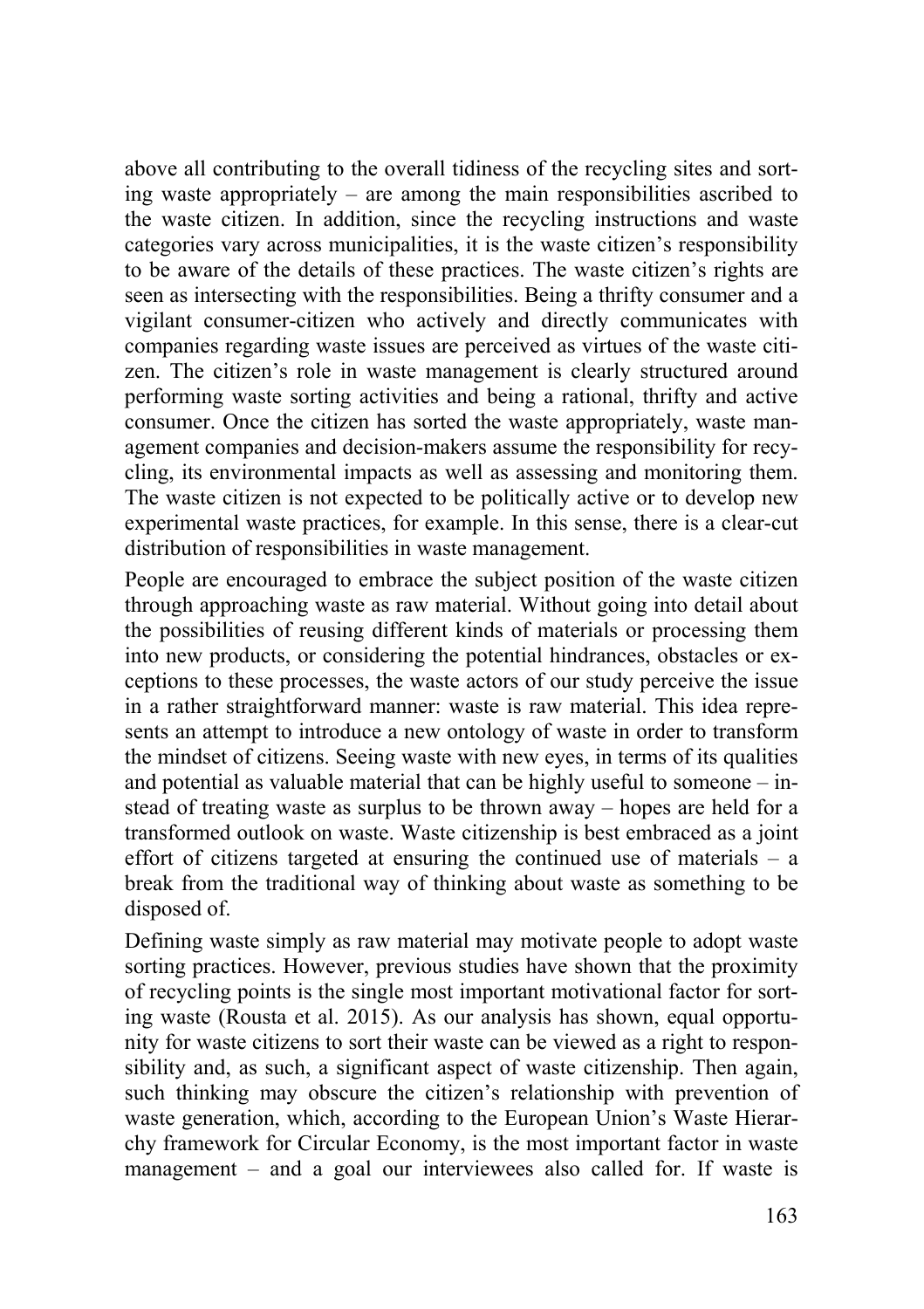needed as raw material in society and the system is functioning effectively, we might forget the original aim of "designing waste away". For example, combustion plants produce slag as a by-product, and no appropriate way of reusing it as raw material exists. Similarly, the recycling process does not always proceed smoothly, to say nothing of the carbon dioxide emissions generated by the transportation and processing of materials to be recycled. This contradiction may obscure the otherwise very clear role of the waste citizen in waste management.

In circular economy, reduction of waste generation and recycling occupy hierarchical positions. In practical implementation of circular economy, this hierarchy is easily overshadowed and waste management frequently focuses on the recycled quantities reported as percentages. Although landfill sites in Finland have been closed down over a short period of time, the quantities of household waste generated annually keep increasing. From this we may infer that the waste hierarchy of the circular economy has not so far attained its goals. Because the use of waste combustion for energy is not considered as recycling, the closing of landfills has not resulted in significantly higher recycling rates. In Finland, the rate has remained about the same throughout the 2000s. It is expected that waste citizenship is still in the process of being structured. As waste and environmental problems continue to accumulate in the 2020s, waste citizenship is nevertheless one of the central roles available for people to act and contribute solutions to these problems.

#### **References**

- Barry, John. 2006. "Resistance is Fertile: From Environmental to Sustainability Citizenship." In *Environmental Citizenship*, edited by Andrew Dobson and Derek Bell. 21–48. Cambridge: MIT Press.
- Dean, Hartley. 2001. "Green Citizenship." *Social Policy & Administration,*  35: 490-505.
- Dobson, Andrew. 2003. *Citizenship and the Environment*. Oxford University Press.
- Hawkins, Gay. 2006. *The Ethics of Waste How We Relate to Rubbish*. New York: Rowman and Littlefield Publishers Inc.
- HSY (Helsingin seudun ympäristöpalvelut) nd. "Miksi lajitella" Accessed May 25, 2020. https://www.kiitoskunlajittelet.fi/miksi-lajitella/.
- European Commission. 2015. "Communication from the Commission to the European Parliament, the Council, the European Economic and Social Committee and the Committee of the Regions. Closing the Loop – An